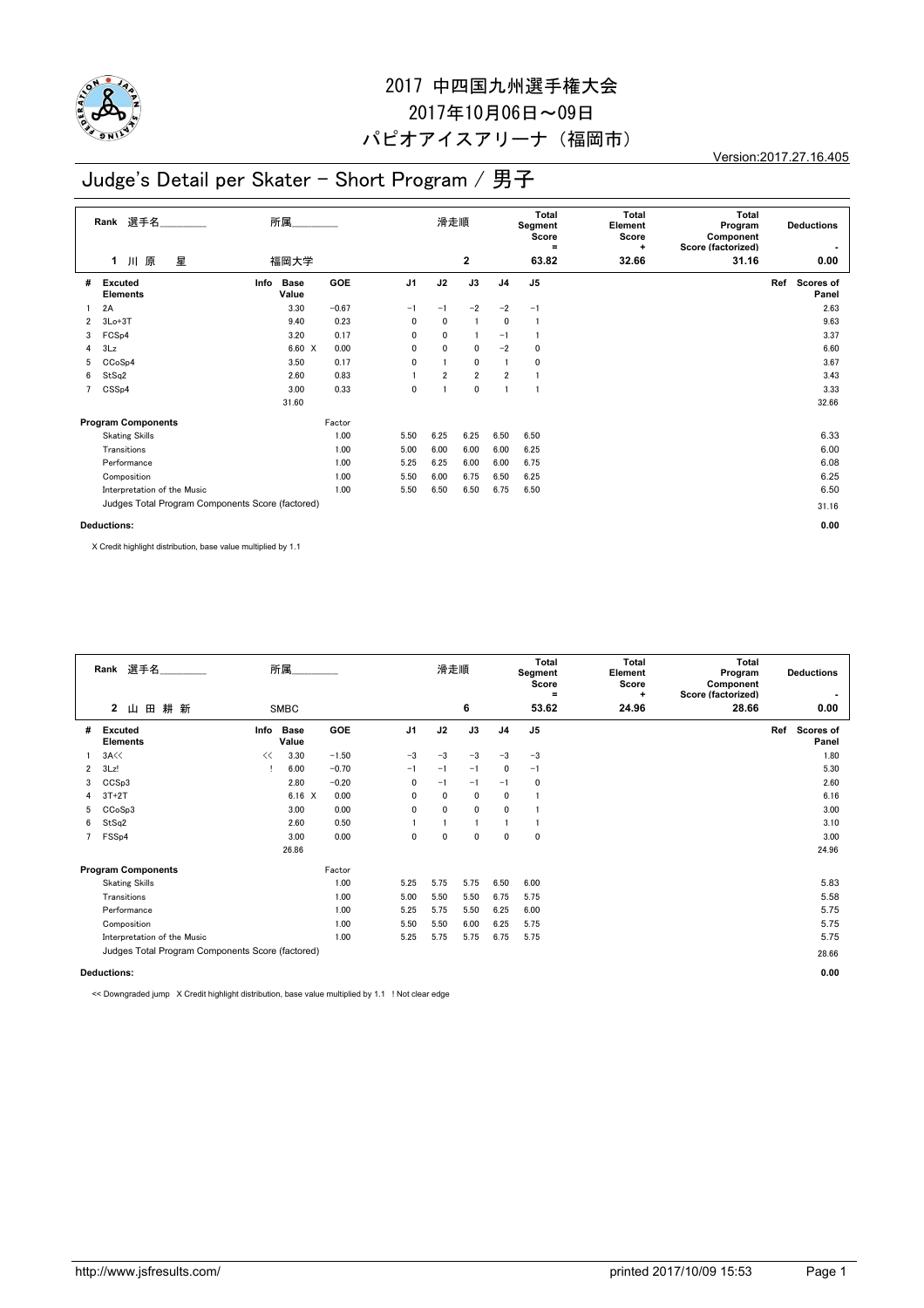

# 2017 中四国九州選手権大会 2017年10月06日~09日 パピオアイスアリーナ(福岡市)

Version:2017.27.16.405

## Judge's Detail per Skater - Short Program / 男子

| 選手名_________<br>Rank |                                                  | 所属     |                      |            |                          |      | 滑走順          |                | Total<br>Segment<br>Score<br>$\equiv$ | <b>Total</b><br>Element<br>Score<br>÷ | <b>Total</b><br>Program<br>Component<br>Score (factorized) | <b>Deductions</b><br>$\blacksquare$ |                        |
|----------------------|--------------------------------------------------|--------|----------------------|------------|--------------------------|------|--------------|----------------|---------------------------------------|---------------------------------------|------------------------------------------------------------|-------------------------------------|------------------------|
|                      | 小田<br>尚<br>3<br>輝                                |        |                      | 倉敷芸術科学大学   |                          |      | 1            |                | 51.93                                 | 27.00                                 | 25.93                                                      |                                     | 1.00                   |
| #                    | <b>Excuted</b><br><b>Elements</b>                | Info   | <b>Base</b><br>Value | <b>GOE</b> | J <sub>1</sub>           | J2   | J3           | J <sub>4</sub> | J5                                    |                                       |                                                            |                                     | Ref Scores of<br>Panel |
|                      | 3A                                               |        | 8.50                 | $-3.00$    | $-3$                     | $-3$ | $-3$         | $-3$           | $-3$                                  |                                       |                                                            |                                     | 5.50                   |
| $\overline{2}$       | $3S+3T$                                          |        | 8.70                 | 0.70       |                          | 0    | $\mathbf{1}$ | $\mathbf{1}$   |                                       |                                       |                                                            |                                     | 9.40                   |
| 3                    | FCS <sub>p2</sub>                                |        | 2.30                 | 0.17       | $\mathbf{0}$             |      | $\mathbf{0}$ | 0              |                                       |                                       |                                                            |                                     | 2.47                   |
| 4                    | CSS <sub>p4</sub>                                |        | 3.00                 | 0.00       | $\mathbf{0}$             | $-1$ |              | 0              | 0                                     |                                       |                                                            |                                     | 3.00                   |
| 5                    | $2F*$                                            | $\ast$ | 0.00 X               | 0.00       | $\overline{\phantom{0}}$ |      |              |                | $\overline{a}$                        |                                       |                                                            |                                     | 0.00                   |
| 6                    | StSq3                                            |        | 3.30                 | 0.33       | $\mathbf{0}$             | 0    |              |                | j                                     |                                       |                                                            |                                     | 3.63                   |
| 7                    | CCoSp3                                           |        | 3.00                 | 0.00       | $\mathbf{0}$             | 0    | $\mathbf{0}$ | $-1$           | $\mathbf{0}$                          |                                       |                                                            |                                     | 3.00                   |
|                      |                                                  |        | 28.80                |            |                          |      |              |                |                                       |                                       |                                                            |                                     | 27.00                  |
|                      | <b>Program Components</b>                        |        |                      | Factor     |                          |      |              |                |                                       |                                       |                                                            |                                     |                        |
|                      | <b>Skating Skills</b>                            |        |                      | 1.00       | 5.00                     | 5.50 | 5.75         | 5.00           | 5.75                                  |                                       |                                                            |                                     | 5.42                   |
|                      | Transitions                                      |        |                      | 1.00       | 4.25                     | 5.25 | 5.25         | 5.00           | 5.50                                  |                                       |                                                            |                                     | 5.17                   |
|                      | Performance                                      |        |                      | 1.00       | 4.75                     | 5.00 | 5.00         | 4.75           | 5.50                                  |                                       |                                                            |                                     | 4.92                   |
|                      | Composition                                      |        |                      | 1.00       | 4.50                     | 5.00 | 5.50         | 5.25           | 5.75                                  |                                       |                                                            |                                     | 5.25                   |
|                      | Interpretation of the Music                      |        |                      | 1.00       | 4.50                     | 5.25 | 5.25         | 5.00           | 5.50                                  |                                       |                                                            |                                     | 5.17                   |
|                      | Judges Total Program Components Score (factored) |        |                      |            |                          |      |              |                |                                       |                                       |                                                            |                                     | 25.93                  |
| <b>Deductions:</b>   |                                                  |        | 転倒: -1.00 (1)        |            |                          |      |              |                |                                       |                                       |                                                            | $-1.00$                             |                        |

\* Invalid element X Credit highlight distribution, base value multiplied by 1.1

|              | 選手名<br>Rank                                      | 所属                   |            |                          | 滑走順  |      |                | <b>Total</b><br>Segment<br>Score<br>$\equiv$ | <b>Total</b><br>Element<br>Score<br>٠ | Total<br>Program<br>Component<br>Score (factorized) | <b>Deductions</b>         |  |  |
|--------------|--------------------------------------------------|----------------------|------------|--------------------------|------|------|----------------|----------------------------------------------|---------------------------------------|-----------------------------------------------------|---------------------------|--|--|
|              | 野<br>$\overline{4}$<br>中<br>紘 輔                  | 福岡大学                 |            |                          |      | 3    |                | 47.97                                        | 20.97                                 | 28.00                                               | 1.00                      |  |  |
| #            | Info<br>Excuted<br><b>Elements</b>               | <b>Base</b><br>Value | <b>GOE</b> | J <sub>1</sub>           | J2   | J3   | J <sub>4</sub> | J <sub>5</sub>                               |                                       |                                                     | Ref<br>Scores of<br>Panel |  |  |
|              | 3A                                               | 8.50                 | $-3.00$    | $-3$                     | $-3$ | $-3$ | $-3$           | $-3$                                         |                                       |                                                     | 5.50                      |  |  |
| $\mathbf{2}$ | $3Lz + 3T$<br>≺                                  | 9.00                 | $-2.10$    | $-3$                     | $-3$ | $-3$ | $-3$           | $-3$                                         |                                       |                                                     | 6.90                      |  |  |
| 3            | FCSp3                                            | 2.80                 | 0.17       | 0                        |      | 0    | $-1$           | -1                                           |                                       |                                                     | 2.97                      |  |  |
| 4            | StSq2                                            | 2.60                 | 0.50       |                          |      |      |                |                                              |                                       |                                                     | 3.10                      |  |  |
| 5            | CSSp                                             | 0.00                 | 0.00       | $\overline{\phantom{0}}$ |      |      |                |                                              |                                       |                                                     | 0.00                      |  |  |
| 6            | $2Lo*$<br>$\ast$                                 | 0.00 X               | 0.00       |                          |      |      |                | $\overline{\phantom{0}}$                     |                                       |                                                     | 0.00                      |  |  |
| 7            | CCoSp2                                           | 2.50                 | 0.00       | 0                        | 0    | 0    | $-1$           | 0                                            |                                       |                                                     | 2.50                      |  |  |
|              |                                                  | 25.40                |            |                          |      |      |                |                                              |                                       |                                                     | 20.97                     |  |  |
|              | <b>Program Components</b>                        |                      | Factor     |                          |      |      |                |                                              |                                       |                                                     |                           |  |  |
|              | <b>Skating Skills</b>                            |                      | 1.00       | 5.25                     | 6.00 | 5.75 | 6.25           | 5.75                                         |                                       |                                                     | 5.83                      |  |  |
|              | Transitions                                      |                      | 1.00       | 5.00                     | 6.00 | 5.25 | 5.50           | 5.50                                         |                                       |                                                     | 5.42                      |  |  |
|              | Performance                                      |                      | 1.00       | 5.25                     | 5.75 | 5.25 | 5.25           | 6.00                                         |                                       |                                                     | 5.42                      |  |  |
|              | Composition                                      |                      | 1.00       | 5.25                     | 6.00 | 5.50 | 6.00           | 5.75                                         |                                       |                                                     | 5.75                      |  |  |
|              | Interpretation of the Music                      |                      | 1.00       | 5.00                     | 6.00 | 5.25 | 5.75           | 5.75                                         |                                       |                                                     | 5.58                      |  |  |
|              | Judges Total Program Components Score (factored) |                      |            |                          |      |      |                |                                              |                                       |                                                     | 28.00                     |  |  |
|              | <b>Deductions:</b>                               | 転倒: -1.00 (1)        |            |                          |      |      |                |                                              |                                       |                                                     | $-1.00$                   |  |  |

\* Invalid element < Under-rotated jump X Credit highlight distribution, base value multiplied by 1.1